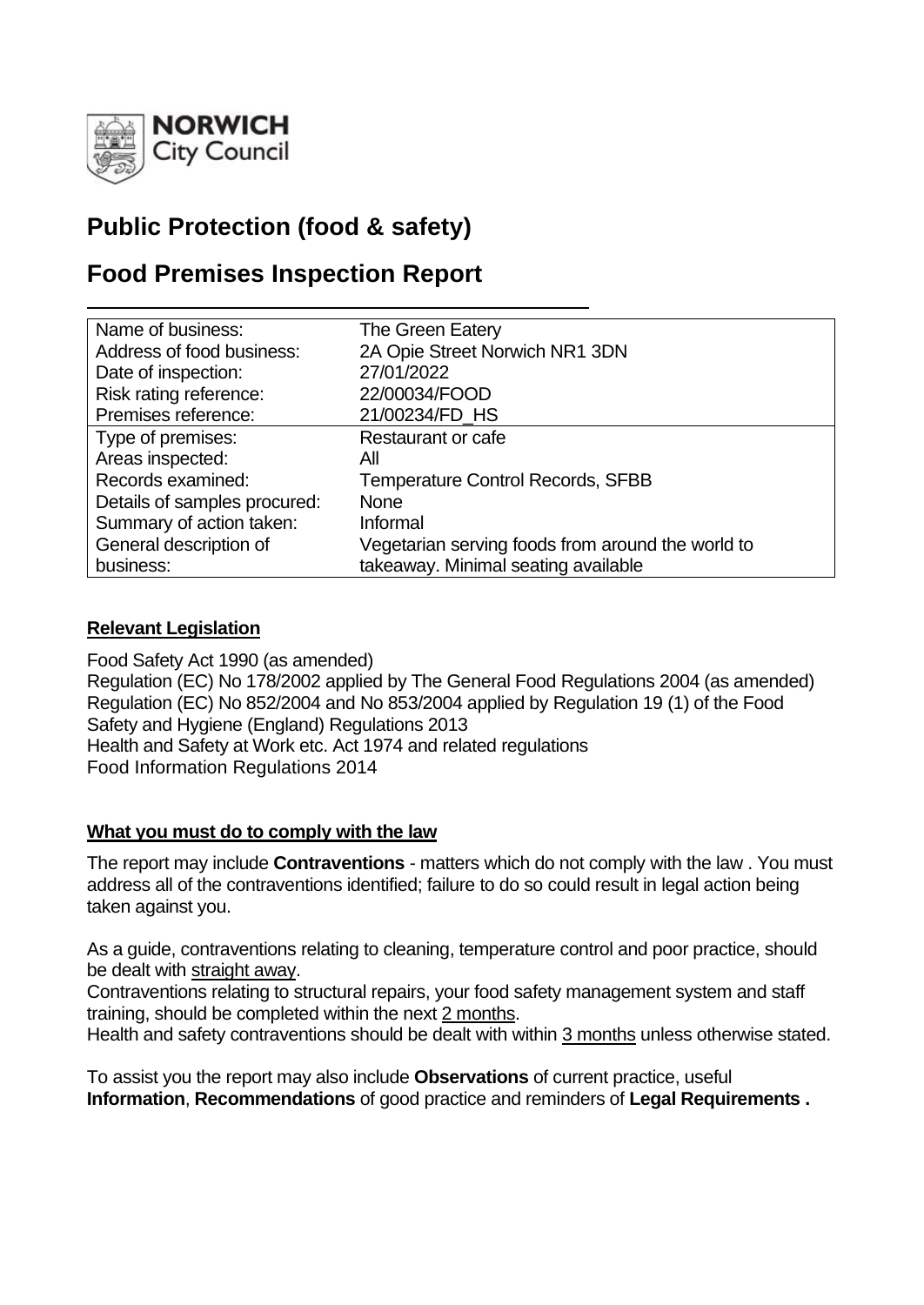My inspection was not intended to identify every contravention of the law and only covers those areas, practices and procedures examined at the time of the inspection. If the report fails to mention a particular matter this does not mean you have necessarily complied with the law.

# **FOOD SAFETY**

# **How we calculate your Food Hygiene Rating:**

The food safety section has been divided into the three areas which you are scored against for the hygiene rating: 1. food hygiene and safety procedures, 2. structural requirements and 3. confidence in management/control procedures. Each section begins with a summary of what was observed and the score you have been given. Details of how these scores combine to produce your overall food hygiene rating are shown in the table.

| Compliance Area                            |          |    |                | <b>You Score</b> |                |    |           |                 |                |  |
|--------------------------------------------|----------|----|----------------|------------------|----------------|----|-----------|-----------------|----------------|--|
| Food Hygiene and Safety                    |          |    |                | 0                | 5              | 10 | 15        | 20              | 25             |  |
| <b>Structure and Cleaning</b>              |          |    | $\overline{0}$ | 5                | 10             | 15 | 20        | 25              |                |  |
| Confidence in management & control systems |          |    | $\overline{0}$ | 5                | 10             | 15 | 20        | 30 <sub>1</sub> |                |  |
|                                            |          |    |                |                  |                |    |           |                 |                |  |
| <b>Your Total score</b>                    | $0 - 15$ | 20 | $25 - 30$      |                  | $35 - 40$      |    | $45 - 50$ |                 | > 50           |  |
| <b>Your Worst score</b>                    | 5        | 10 | 10             |                  | 15             |    | 20        |                 | $\blacksquare$ |  |
|                                            |          |    |                |                  |                |    |           |                 |                |  |
| <b>Your Rating is</b>                      | 5        | 4  | 3              |                  | $\overline{2}$ |    |           |                 | $\overline{0}$ |  |

Your Food Hygiene Rating is 5 - a very good standard



# **1. Food Hygiene and Safety**

Food hygiene standards are high. You demonstrated a very good standard of compliance with legal requirements. You have safe food handling practices and procedures and all the necessary control measures to prevent cross-contamination are in place. Some minor contraventions require your attention. **(Score 5)**

# Hand-washing

**Contravention** The following indicated that hand-washing was not suitably managed:

- no soap was available
- no means for hygienically drying hands was available

**Recommendation** Relocate the soap and paper towel dispensers from above the sink to above the hand wash basin. Keep a waste bin near the wash-hand basin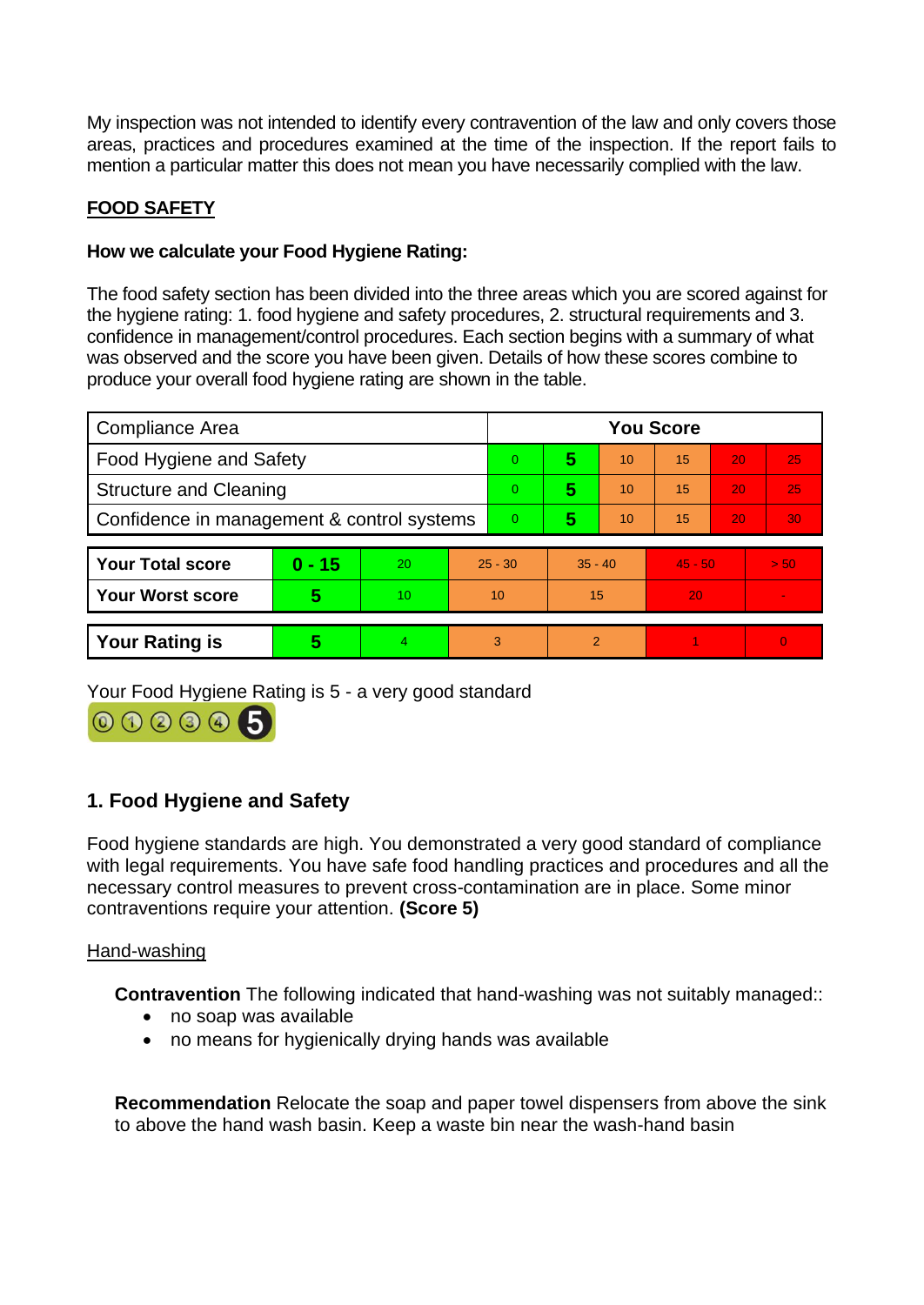#### Personal Hygiene

**Observation** I was pleased to see that standards of personal hygiene were high.

#### Temperature Control

**Observation** I was pleased to see you were able to limit bacterial growth and/or survival by applying appropriate temperature controls at points critical to food safety and that you were monitoring temperatures.

# **2. Structure and Cleaning**

The structure facilities and standard of cleaning and maintenance are all of a good standard and only minor repairs and/or improvements are required. Pest control and waste disposal provisions are adequate. The minor contraventions require your attention. **(Score 5)**

#### Cleaning of Structure

**Contravention** The following items were dirty and require more frequent and thorough cleaning::

- behind and under equipment
- walls particularly behind food preparation surfaces

**Observation** The kitchen had been well maintained and the overall standard of cleaning was good.

#### Cleaning Chemicals / Materials / Equipment and Methods

**Observation** I was pleased to see that the premises was kept clean and that your cleaning materials, methods and equipment were able to minimise the spread of harmful bacteria between surfaces.

#### **Maintenance**

**Contravention** The following had not been suitably maintained and must be repaired or replaced::

• Edging strip to shelf in servery

#### Facilities and Structural provision

**Contravention** The following facilities were inadequate and must be improved::

• the extraction system provided above the cooker and deep fat fryer is sited too high (more than 1.5m above) to be effective.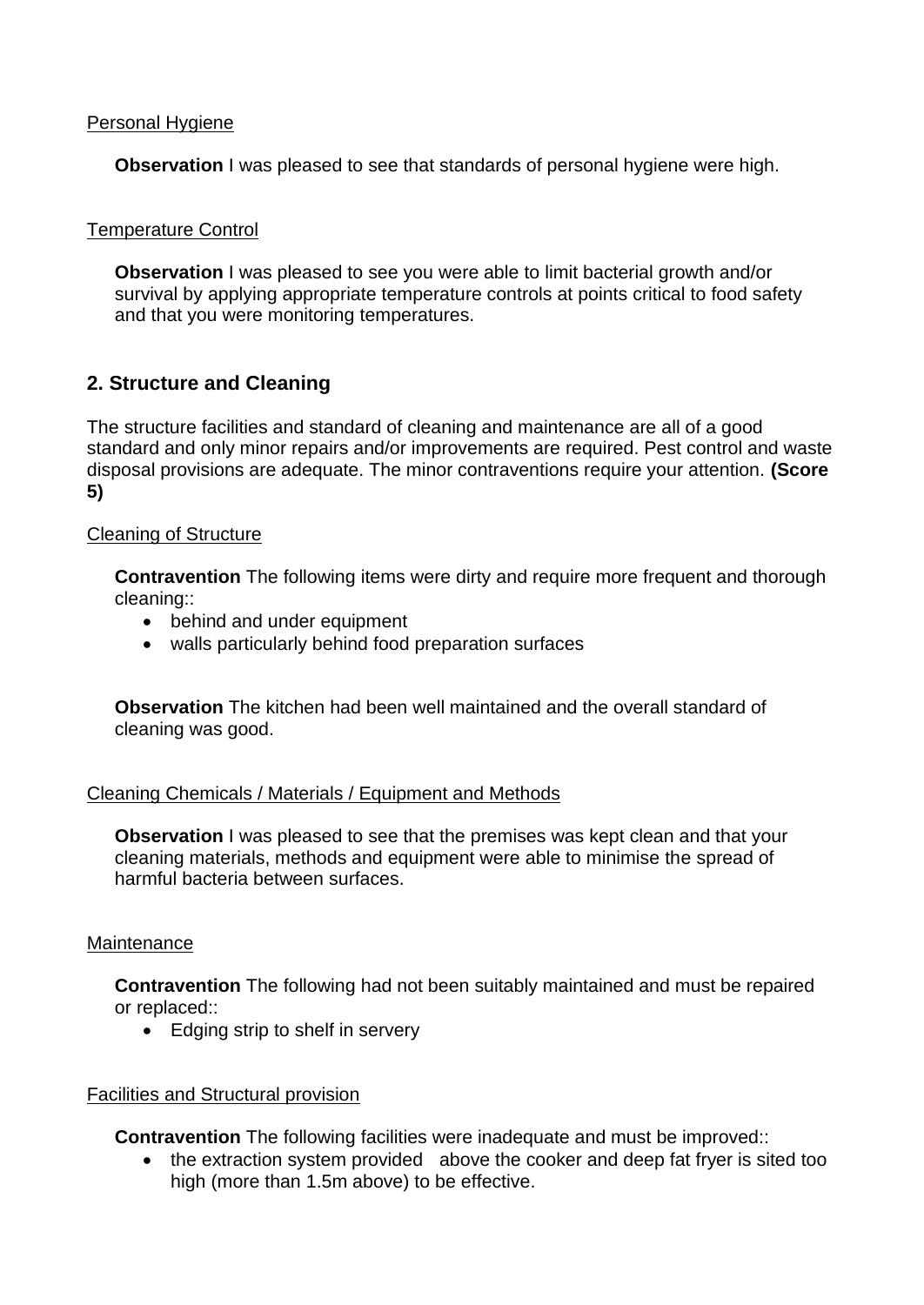It was noted that the kitchen has recently been relocated to the ground floor of the premises and the flue to the extraction has been extended by approximately 3m. Engage the services of a ventilation engineer to ensure an effective ventilation/extraction unit

# **3. Confidence in Management**

A food safety management system is in place and you demonstrate a very good standard of compliance with the law. You have a good track record. There are some minor contraventions which require your attention. Your records are appropriate and generally maintained. Your staff are suitably supervised and trained. You have a good track record. There are some minor contraventions which require your attention. **(Score 5)**

#### Type of Food Safety Management System Required

**Information** If you want to keep everything on your computer or tablet an electronic version of the Safer Food Better Business pack is also available on the FSA website www.food.gov.uk/business-industry/caterers/sfbb However, do make sure staff have access to it at all times when working.

**Observation** As there have been significant changes to the business since the last inspection, you should review your SFBB to reflect your new menu and any resultant changes to your procedures

#### Food Hazard Identification and Control

**Contravention** The following Safer Food Better Business SAFE METHODS are incomplete::

• Cleaning Schedule

#### Waste Food and other Refuse

**Observation** You had measures in place to dispose of waste food appropriately and were employing the services of an approved waste contractor.

#### **Training**

**Observation** I was pleased to see that food handlers had been trained to an appropriate level and evidence of their training was made available.

Allergens